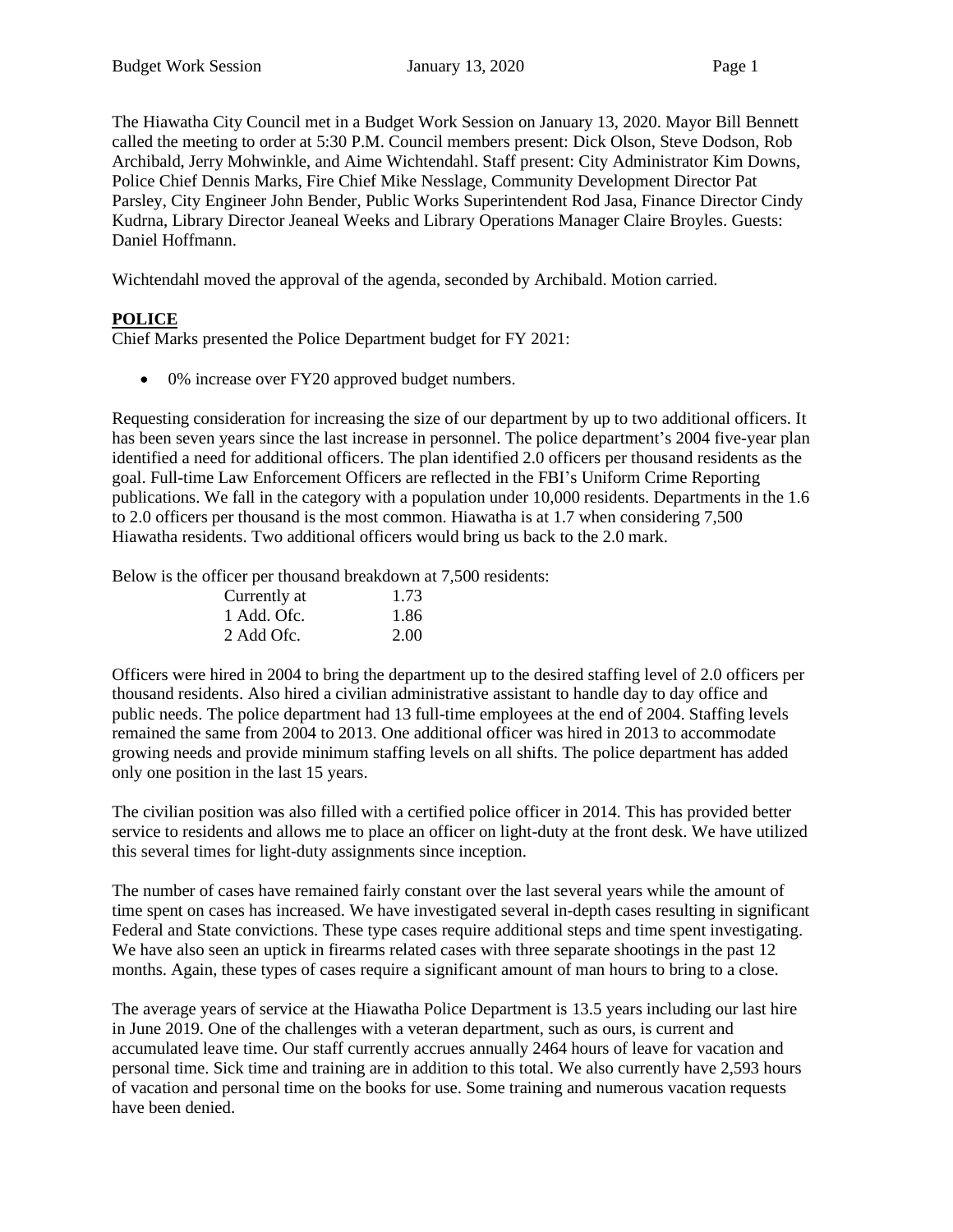Council Member Olson said he agrees with adding two officers, the department has longevity and asked if Chief Marks has had to deny any vacation requests.

Chief Marks answered he has had to deny more vacation hours than he has ever had to and would like to be able to grant them time off to recharge.

Operating below our minimums this year has been difficult. We had an officer leave for the private sector on March 7, 2019. The application period was opened on February 22, 2019 upon receiving the resignation letter. Testing began promptly and a replacement was hired in June 2019. The newly hired officer began the academy in the fall of 2019. He will be done with training and able to cover his first shift on March 16, 2020.

The Friday and Saturday night minimum staffing level has also been reduced. Maintaining safe staffing levels is paramount for officer safety and was a factor in the 2013 request for the 14<sup>th</sup> officer. In 2019 we have fallen below minimum staffing 82.6% of shifts on Friday and Saturday nights. Falling below minimums was non-existent in 2018 and previous years.

Adding an officer will not result in a request for an additional vehicle. I believe even if we add a second officer, the existing vehicle fleet will be sufficient.

Council Member Archibald asked if two additional officers will be enough.

Marks said two will get the department back to where they were and to expand over time.

Council Member Olson said in 2004 picked up standards and stayed with that standard, he is in favor of two additional officers and also inquired about not needing an additional car with a new officer.

Marks answered the equipment would be the same, had a conversation with Mayor Bennett and have been getting more out of our vehicles and are not convinced to run our cars longer will get us there; worse case in a year or more from now we will have to pull a reserve vehicle.

Council Member Olson asked what the timeline would be for the additional officers.

Marks said his preference would be to hire February 1, 2020 and amend this budget and apply for COPS grant and hire the 2nd one July 1, 2020. There is \$400 million available for COPS grant but the size of our jurisdiction we can't apply for more than 5% of our jurisdiction.

Council Member mentioned they were rejected in 2004 for the COPS grant.

Council Member Dodson asked if the growth was 7.5% and if it is wise to act now.

Marks said the need is on the day shift as the population doubles during the day.

Council Member Wichtendahl asked what the average salary would be.

Marks said it starts at \$49,000 plus benefits.

Council Member Wichtendahl asked if the focus is away from traffic stops or will they go back to that and if there would be an increase in revenue from traffic stops.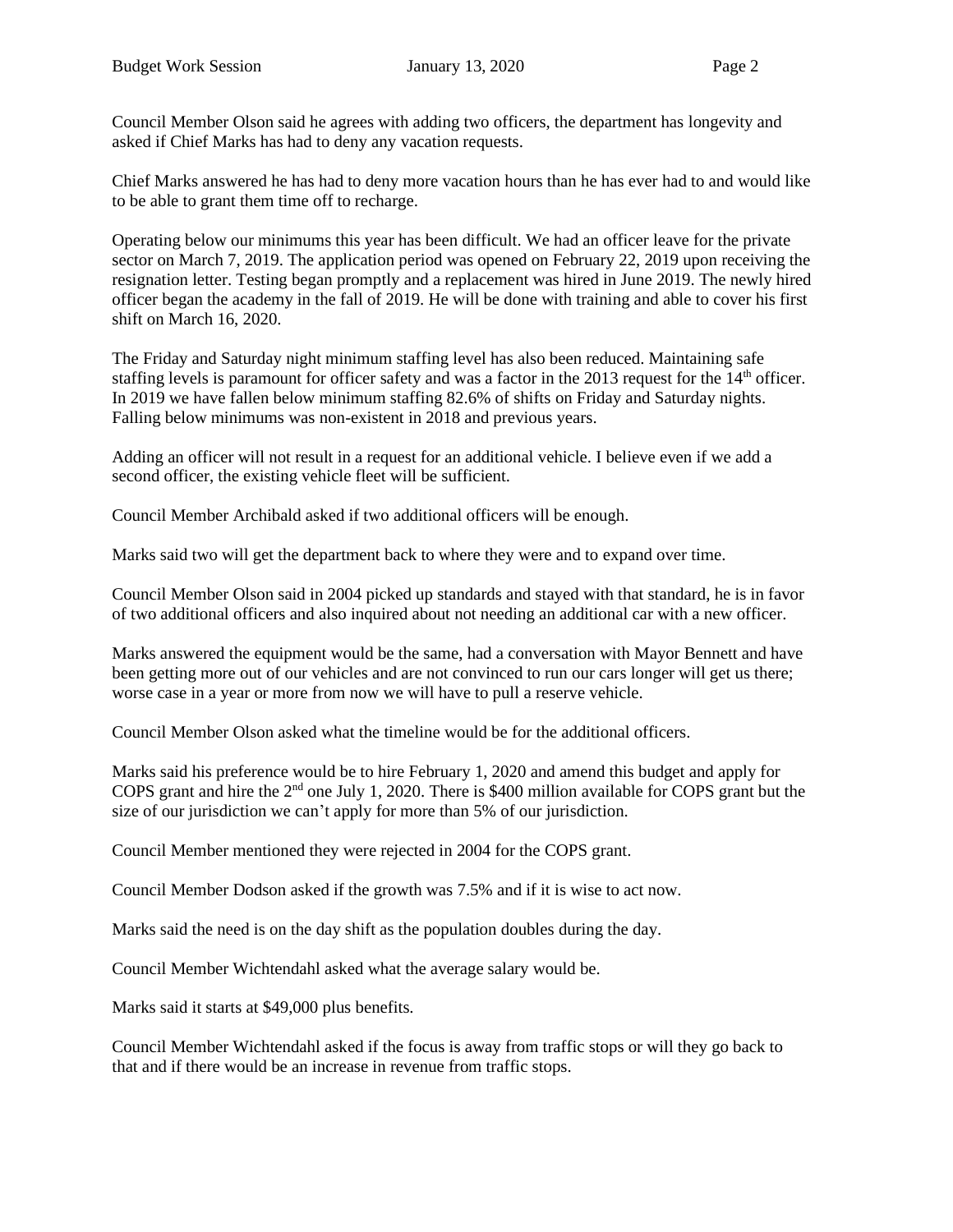Marks replied that is not where they want to be right now, they want to get back, traffic accidents are going up and there would be an increase in presence for traffic enforcement and there should be an increase in revenue from it.

Council Member Wichtendahl commented the outline for the two new hires makes sense and if we had consistent rate of growth when would you need a third officer.

Marks said it depends on what happens, maybe four to five years will look at it again.

Council Member Dodson commented that he has personally worked with Federal and State agencies and is more intense work and commends the police department with all the work they did on cases.

Marks said he appreciates that and thank you.

Council Member Dodson said the average tenure is 13 ½ years, need to get some younger blood in here.

Marks commented they have one becoming a US Marshal, one will retire in two years and then it is spaced out pretty good.

# **FIRE**

Chief Nesslage presented the Fire Department and Ambulance budget for FY 2021:

## *Fire –*

- \$3,000 decrease in Incentives line item due to the change in how the two recognition events are handled in successfully reducing costs
- \$750 increase in Dues/Memberships line item due to rates increased for some organizations.
- Dispatch fees has been added as a line item for fire. Previously Police paid the single fee of \$33,000. Now that fee is allocated 1/3 to fire, ambulance, and Police each at \$11,000. This is an accounting change to better reflect actual expenses.
- \$1,000 increase in Misc. Contractual line item due to a wide range of items, the two largest being software licenses and preventive maintenance agreements for extrication equipment, breathing air compressor, and fire extinguishers.
- \$2,000 decrease in Minor Equipment line item, have done a good job of staying under that budget for the last five years. One of the major areas we've been able to save here is SCBA equipment. As we have all new cylinders and masks funded by the grant, we are not expending that money on replacements every year.
- Overall, the operating budget minus personnel and benefits remained constant for FY21. The primary increase is the reallocation of \$11,000 in dispatch expenses to the fire department as a line item.

# *Ambulance –*

- \$500 increase in Clothing Allowance line item due to when new staff joins and the cost of uniforms increase.
- \$3,500 increase in Vehicle Maintenance line item, the last few years we have seen large increases in repair cost.
- \$11,000 in Dispatch fees has been added to the ambulance budget.
- \$3,000 increase in Ambulance Refund line item, that relates to money that is paid to us improperly through the Medicare, Medicaid and insurance process.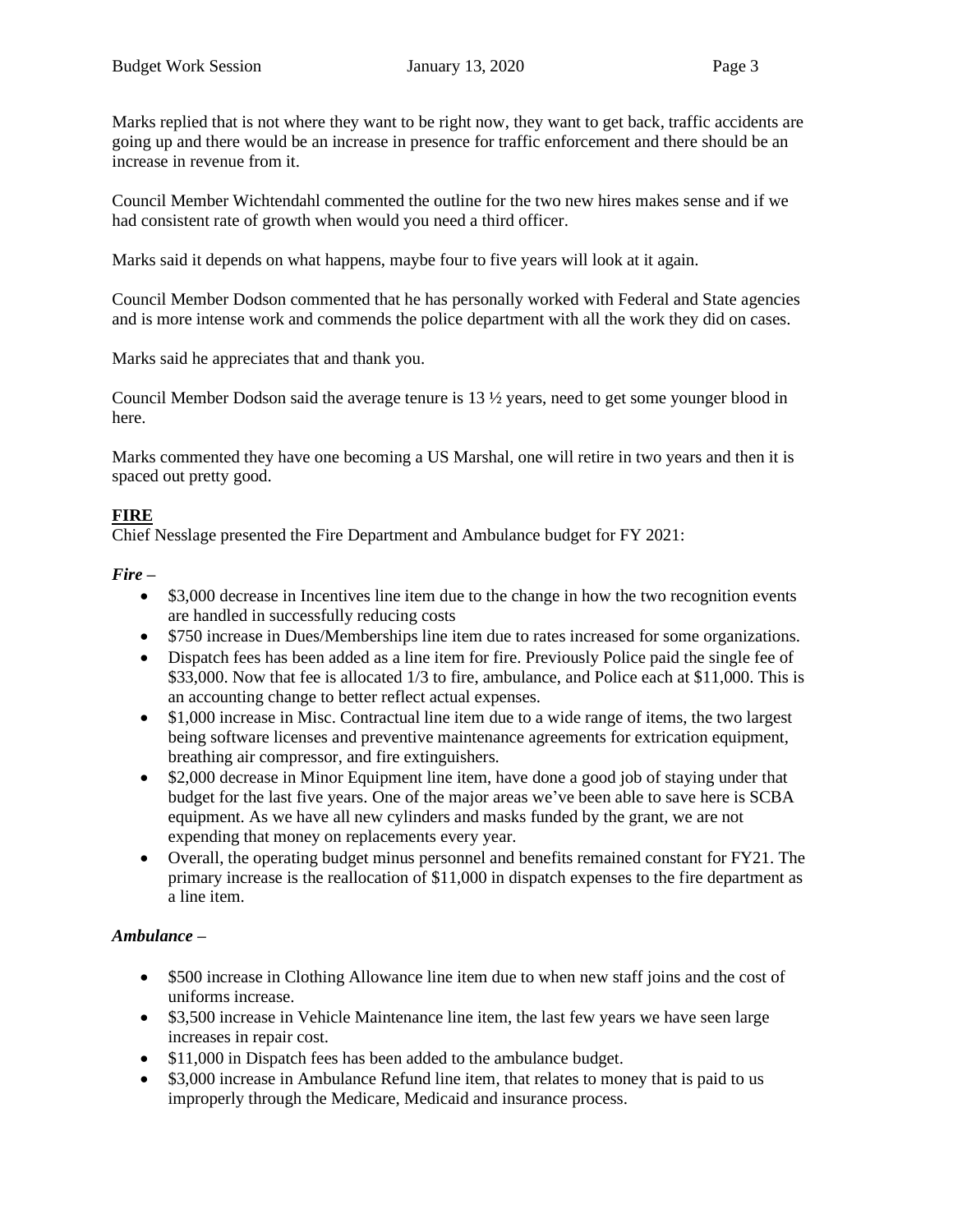- \$5,000 increase in Operating Supplies line item due to inflation and increase in-transports.
- Overall, the operating budget minus personnel and benefits for ambulance remained fairly constant for FY21. Revenue for FY21 is budgeted for \$375,000, however, that only includes a portion of the revenue that we will receive from GEMT and until we actually see that money coming in, we won't be sure of the total amount. Regardless, the ambulance revenue will cover the cost of any budgeted increases listed.

In 2019, the fire department and ambulance responded to 1,374 calls for service, a 5.4% increase over 2018, and a 14% increase over the last five years.

Ambulance expenses are driven by usage. In 2018 we saw a 5% increase in transports. In 2019 we saw a 3% increase in transports.

Council Member Archibald asked what items come out of the clothing line item.

Nesslage said turnout gear and rookie clothing will come out of clothing allowance line item.

For more than 15 years we have been able to rely on volunteer medics, backed up by himself, Chief Powers and other paid staff for paramedic staffing after 5 PM and on weekends. The entire system was built around relying on volunteer staff after 5 PM. It became apparent several years ago that they are unable to attract volunteer paramedics specifically. There is a nationwide shortage of paramedics.

When they recognized this problem, they began hiring paramedics to work 24-hour shifts. The positive effects of having a paid staff person on duty with the duty crew overnight became quickly apparent. First, it provided a bridge between the day staff (paid) and the duty crew (volunteers) staff.

Secondly, it benefited both the volunteer paramedics and the volunteer officers on the duty crews. Thirdly, this specifically benefited Chief Powers, Chief Jellison, myself and other staff members. Covering the shifts, coming in early, staying late, or working weekends, takes us away from our other responsibilities, both at home and work.

Currently you have authorized us for two full time firemedic positions. They work a 24 hour on, 48 hour off schedule. This allows us to cover two out of the three days. In order to have coverage on all shifts we need a third full time firemedic position. This will provide us 24/7 full-time paramedic coverage, with the exception of vacation or illnesses. This is recommended in the master plan as item 20-Adding paramedics to allow for 24-hour coverage seven days per week. This is an item that many of the volunteer staff have expresses as being important.

The addition of a fire inspector has been on my ask list for several years. It was built into this past years budget as you approved, but it appears we may need to give this additional discussion. Over the years, myself, Chief Powers and other paid staff have done fire inspections as part of our other duties. However, we are doing them at a minimal level, only as required. Two things are happening; the number of buildings in Hiawatha are increasing, and the age of those buildings are increasing. As our buildings age, the risk of a major commercial fire increases. A commercial fire could result in a major economic loss to the community if that business decides to leave or not rebuild.

Council Member Olson commented that it was made very clear that a fire inspector would be a mistake if you didn't hire a third full-time fire medic.

Council Member Archibald said the fire medic position is a great thing and he supports that and wants to see how many inspections.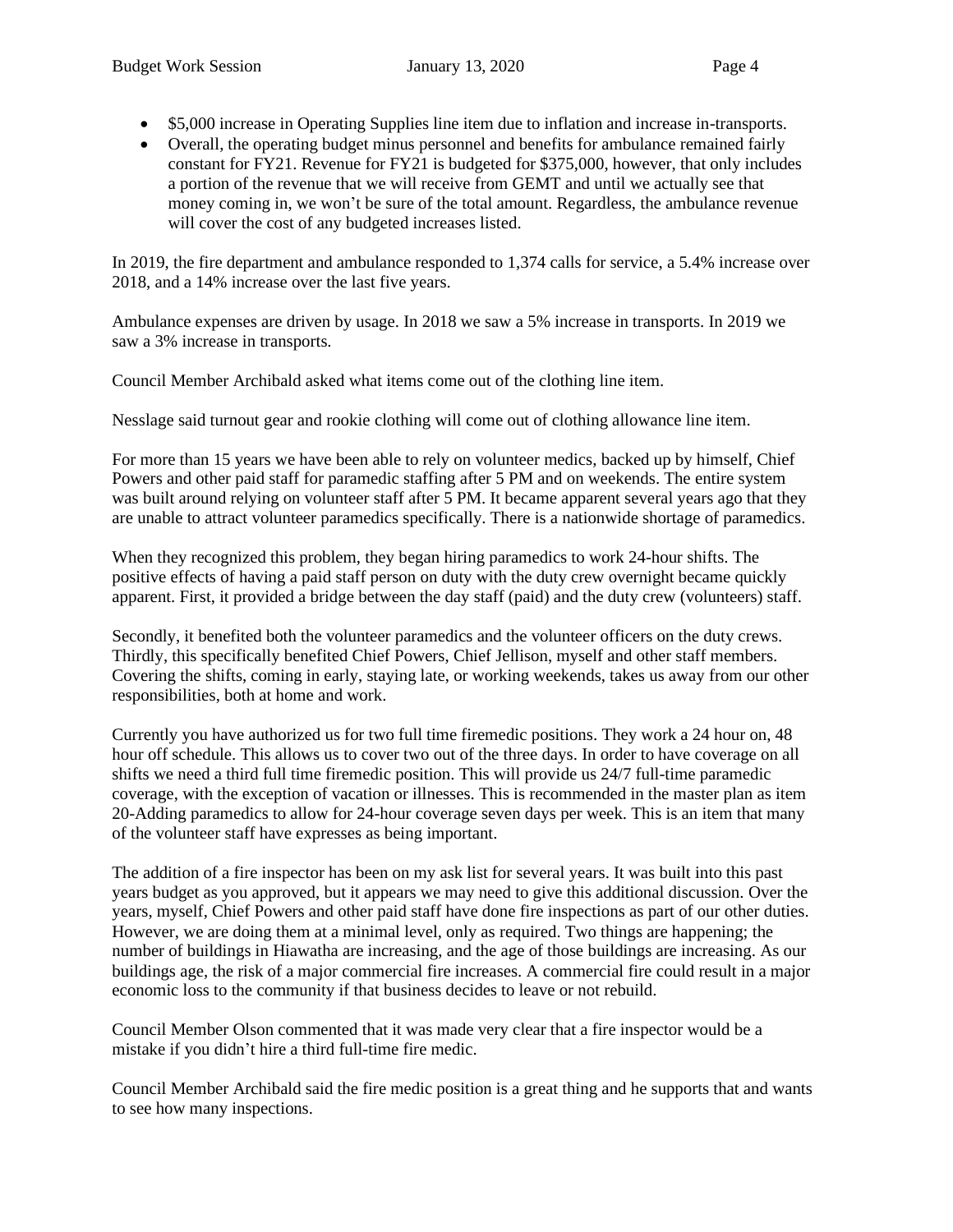Nesslage said it won't break staff free.

Council Member Archibald asked if the same person would they move into a different job classification.

Council Member Olson asked if they have addressed the outsourcing possibility.

Nesslage commented there is not many possibilities for outsourcing fire inspections and their goal is to touch it every year, bi-annually.

Council Member Wichtendahl asked if it is a reduction of the number of calls.

Nesslage answered yes it is a reduction of the number of calls but is hard to see here because we are so small and have very few fires.

Council Member Wichtendahl inquired about what the part-time salary would be.

Nesslage answered it would be at an annual salary of \$31,500.

Council Member Dodson inquired about what the cost of a full-time medic salary would be.

Nesslage answered it would be at an annual salary of \$48,400.

Council Member Olson commented it is a pretty inexpensive investment.

Nesslage said where we are at on the income we should be able to cover the cost of a full-time medic.

Council Member Dodson asked if we have a fire investigator.

Nesslage answered that a few of us have been trained on fire investigation.

Nesslage also stated that no one has came back to them and wanted tuition reimbursement but should not be too long before you see the policy on it.

Council Member Mohwinkle said education is invaluable and asked what the time frame is to pay back the tuition.

Nesslage said there is a payment plan for tuition reimbursement.

Council Member Olson asked out of the \$50,000 for the point system what were the ranges people received from it.

Nesslage said it ranged from \$40 to \$1,300 and was meaningful to a lot of the volunteers who received it.

# **COMMUNITY DEVELOPMENT**

Community Development Director Parsley presented the Community Development Department budget for FY 2021:

• \$500 decrease in Refunds line item due to changes in permitting and fees associated with the online portal. Contractors are learning the system.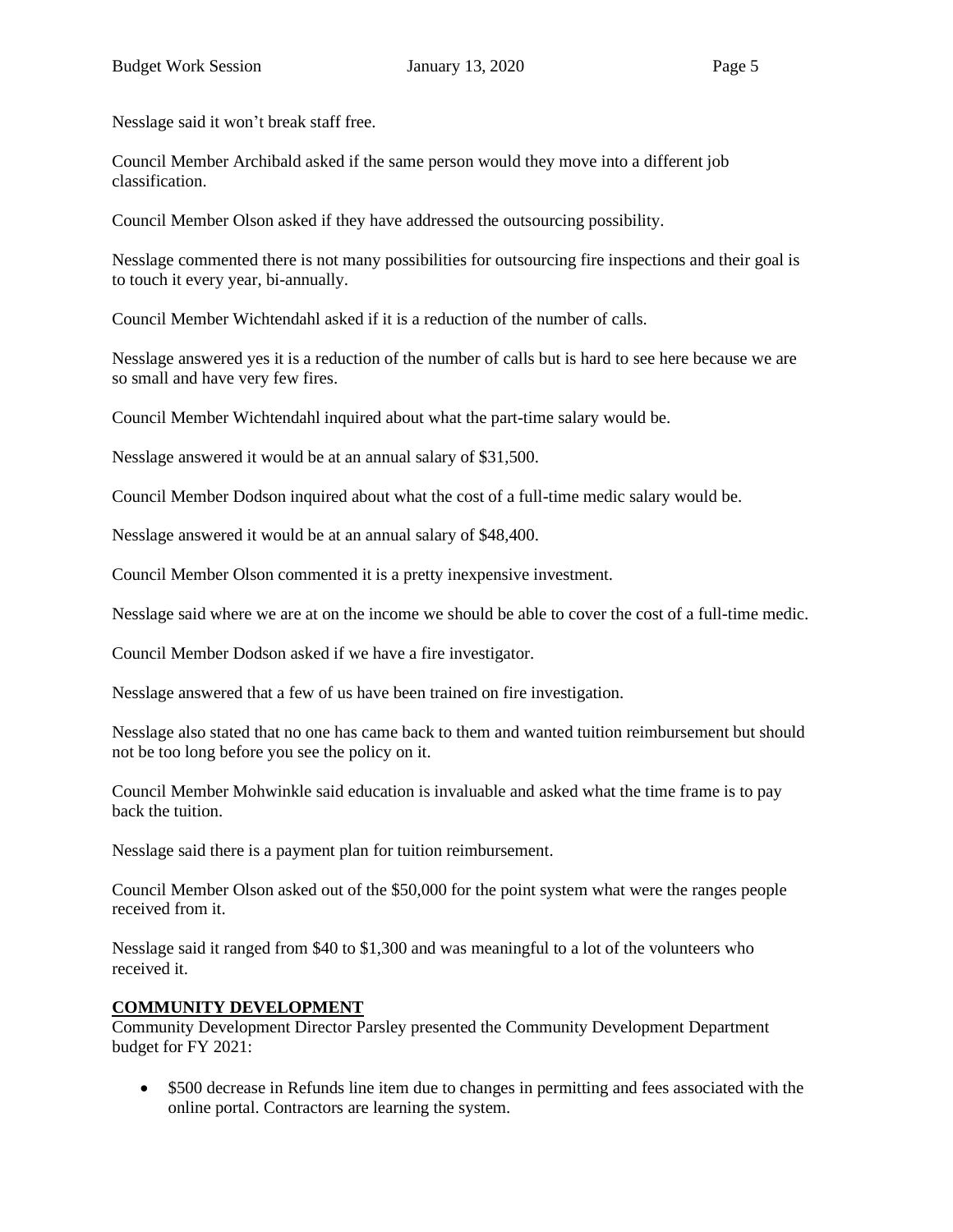- \$1,000 increase in Misc. Contractual line item to cover the items the building department contracts for cell phones, I-pads, computer program licensing fees, and computer support agreement. This account includes permit software and internet access for online permitting and data entry for inspections and scheduling.
- \$500 decrease in Minor Equipment line item this account provides necessary testing equipment and tools to accomplish building and housing inspections including hand lights, and other small hand tools. No longer includes I-pads.
- The remainder of the Community Development budget remains virtually the same as FY 2020.

Council Member Archibald asked if the fire inspector would do the multi-family and rental property inspections.

Parsley said for the large facility or alarm inspections we would use the fire inspector.

# **LIBRARY**

Library Director Weeks presented the Public Library budget for FY 2021:

- \$2,450 increase in Education and Training line item to allow for a staff member to attend an annual conference.
- \$12,400 increase in Building/Grounds Repair/Maintenance line item due to unknown costs created by building project.
- \$14,000 increase in Utilities line item due to increases related to new building.
- \$26,000 increase in Misc Contractual line item due to increases related to new building.

Weeks noted they will be fine free next year, starting in July they will only be charged for lost materials. Fine free model will create more usage, copies/faxes, new cards and postage budget decreases to go to state self supported material route.

Council Member Wichtendahl commented she is happy fines are going away and asked why the supplies budget was running under \$10,000 and is now \$13,000.

Weeks answered because it is part of the new building and are unsure of what the costs will be.

Council Member Archibald commented it all makes sense to him and asked if they have had any more discussion with Palo.

Weeks said they are having a little back and forth with Alburnett and has not had time to get Palo back into the mix.

City Administrator Downs said we will circle back to Palo.

Council Member Archibald explained that a child in Palo can not use the Cedar Rapids library. Says he will help the library when they get back to Palo on that situation.

# **PARKS AND RECREATION**

City Administrator Downs presented the Parks and Recreation and Community Center budget for FY 2021:

• Community Center Rentals brought in \$23,152.41.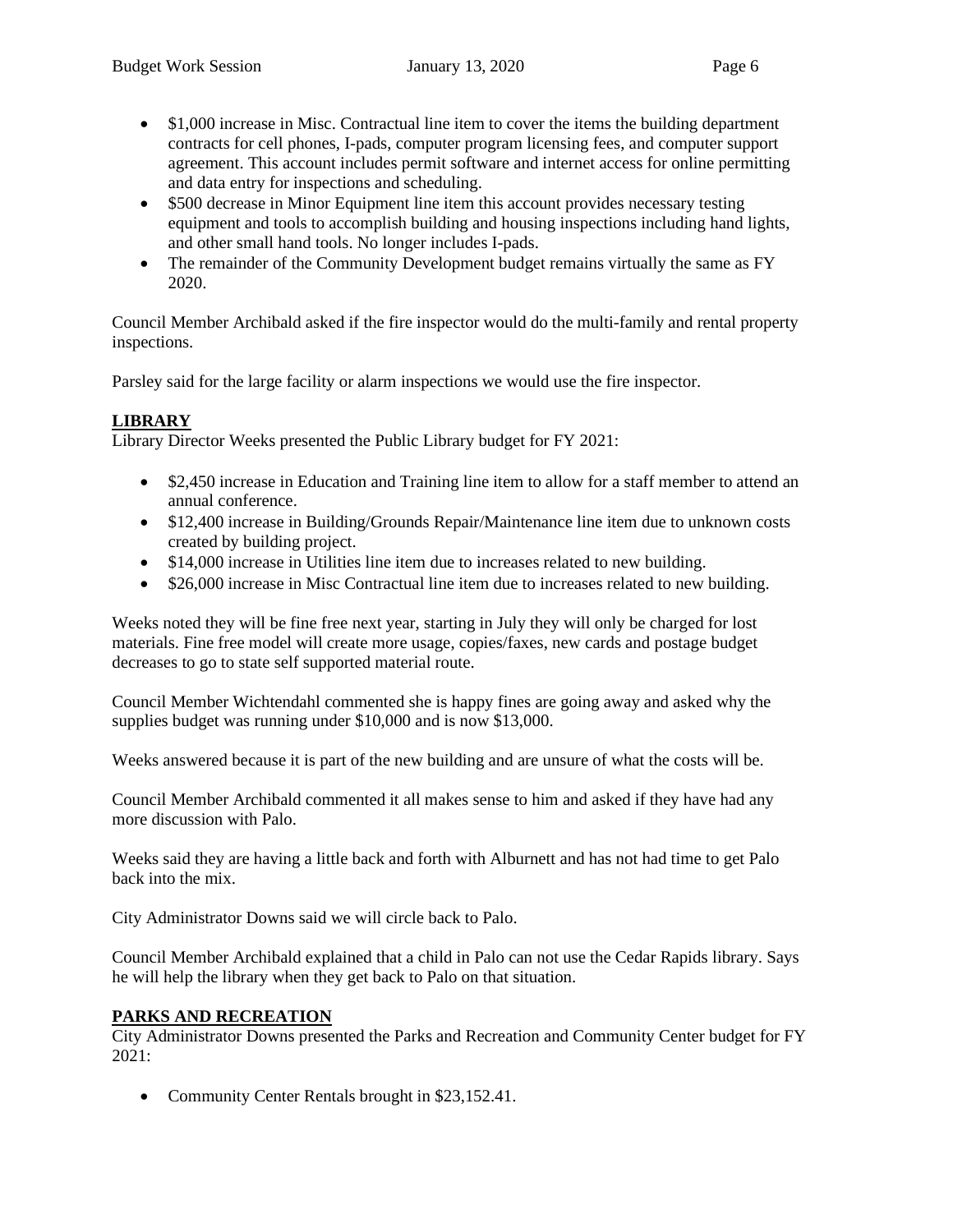- Park pavilion rentals totaled \$13,603.16.
- Received \$100,795.00 in Park donations over the past year. This number is so high in comparison to past years because it includes Dave Wrights donation to the dog park.
- Received \$10,048.00 in Recreation donations an increase of \$2,320.00 from last year.
- \$5,000 increase in Dog Park line item as our Park will be completed by FY21 and will help with maintenance costs.
- \$1,800 decrease in Parks, Building and Grounds, Repair and Maintenance line item due to not falling near the \$20,000 in the last two years.
- \$2,100 decrease in Utilities line item due to not reaching over \$4,400 over the past two years.
- \$500 increase in Capital Equipment line item for possible unknown expenses for the park pavilions.
- \$1,000 increase in Education and Training line item for additional training for staff.
- \$100 increase in Dues/Memberships/Subscriptions line item for memberships.
- \$100 increase in Clothing Allowance line item to adjust for going over budget last year.
- \$1,000 increase in Vehicle Maintenance Supplies line item to cover costs of oil filters and small vehicles maintenance supplies.
- \$50 decrease in Refund-Park Rental line item.
- \$1,000 increase in Special Events line item to cover all of our special events including two new additional events.
- \$250 increase in Operating Supplies and Miscellaneous line item to cover costs of park supplies.
- 0% increase in Recreation and Community Center budget.

Council Member Olson commented that she is coming up with creative stuff every year and commends Willadsen for that.

City Administrator Downs the Pet Clinic wants to provide items for the dog park, they are getting other donated items and a new business is looking to get involved also.

# **ROAD USE, STORM WATER, SEWER**

Public Works Superintendent Jasa presented the Road Use and Sanitary Sewer and Storm Water budget for FY 2021:

# *Road Use Budget –*

- No major changes in the Road Use budget for FY 2021.
- Plan to overlay  $13<sup>th</sup>$  Avenue,  $8<sup>th</sup>$  Avenue, Tucker Street, and/or Marion Street in the summer.
- Plan to replace 2006 New Holland backhoe and purchase trailer to haul it.

# **Sewer Budget –**

- Sewer budget is in good shape.
- The  $3<sup>rd</sup>$  Avenue sewer basins scheduled to be televised this year and may add Dry Creek South Basin to be cleaned and televised since it is such a small basin.
- Continue to make payments to Cedar Rapids for the Dry Creek/Indian Creek rehabilitation project.

# **Storm Water Budget –**

• Plan to replace some drain tile on Emmons Street and installing some new drain tile on  $11<sup>th</sup>$ Avenue.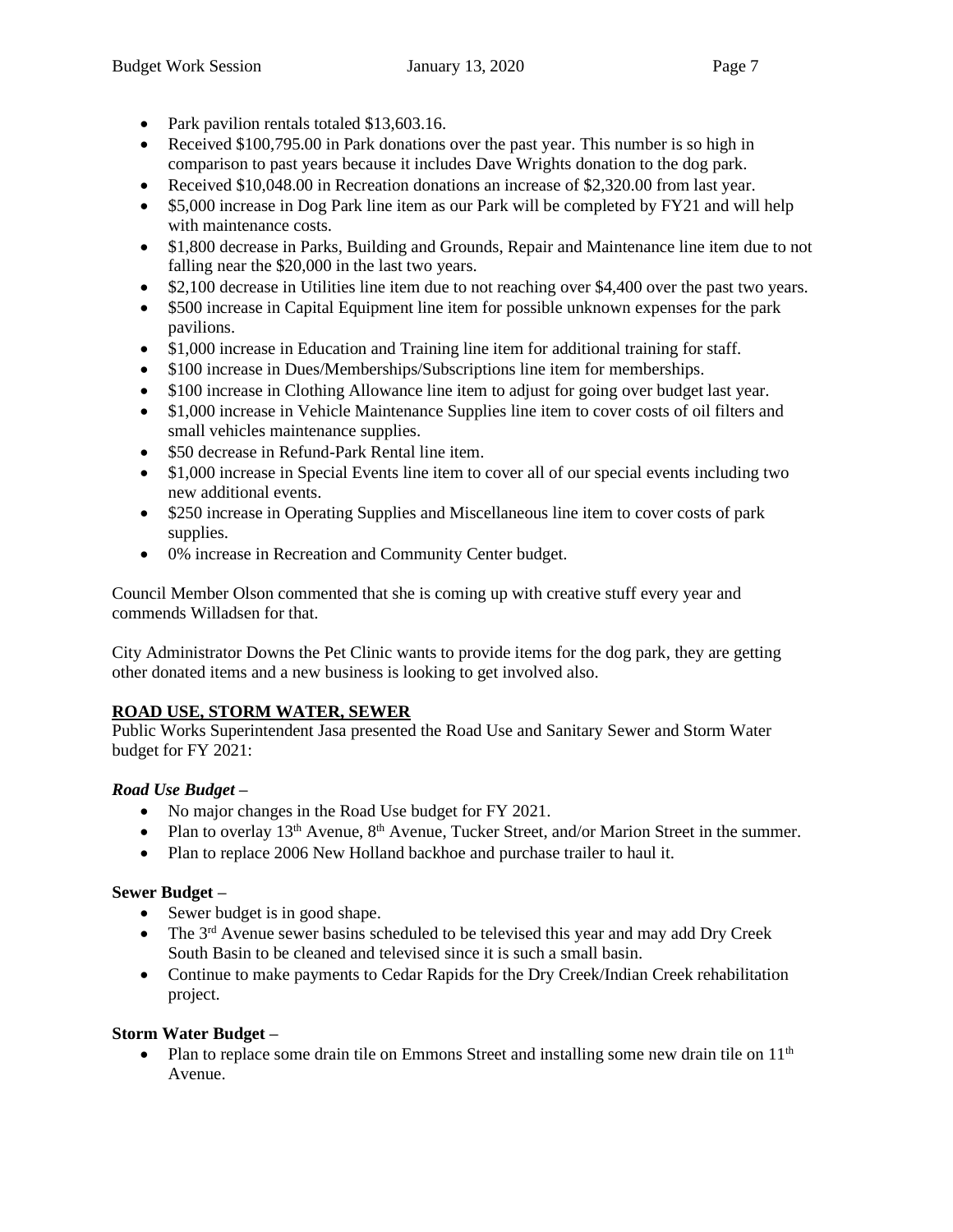Jasa said 12<sup>th</sup> Avenue is so much easier to plow now. Parks had two seasonals and one part-time and they would like to try for three full-time seasonals and one would help Public Works mow right of ways and free up some of his guys.

Council Member Archibald commented the Public Works department is under appreciated.

Jasa said their average years of service is about 20 years.

#### **ADMINISTRATION (MAYOR, COUNCIL, CITY ADMINISTRATOR, CLERK/FINANCE, CITY HALL AND ENGINEERING)**

City Clerk Graber presented the Mayor and Council, Building, Grounds and Maintenance, Clerk and Finance, City Hall, Elections, Legal Services, and Technology Reserves Budgets for FY 2021:

## *City Council Budget -*

• \$3,200 increase due to this being a Strategic Planning year, this is an every third year process.

## *Building, Grounds and Maintenance Budget -*

• No significant increases.

# *Clerk/Finance Budget –*

• \$200 increase

## *City Administrator –*

• 0% increase from budget FY20.

#### *City Hall Budget -*

• 4.7% increase due to increased dues of League of Cities and MPO. Education and Training due to additional training. Newsletter to adjust for increased postage and having newsletter designed by Cynthia Peterson. Website Maintenance to adjust for website updates. Contingency to adjust for the GIS Software upgrade.  $70<sup>th</sup>$  Birthday line item added for a city celebration.

#### *Elections Budget -*

• 0% increase for FY20; no election until November 2021.

# *Legal Services Budget -*

• 0% increase from budget FY20.

#### *Technology Reserves Budget -*

• No significant increases to our Technology Reserve.

#### *Engineering Budget -*

City Engineer Bender presented the Engineering budget for FY 2021:

• \$1,000 increase in budget FY21. This budget is not inclusive of personnel costs.

City Administrator Downs said she was contacted by Cedar Rapids transit about a weeknight service fee for an increase of \$25,000. Does not see the need for night service and does not make any sense for us to do it right now, she is proposing two additional hours for week nights only and said Marion is not doing it either.